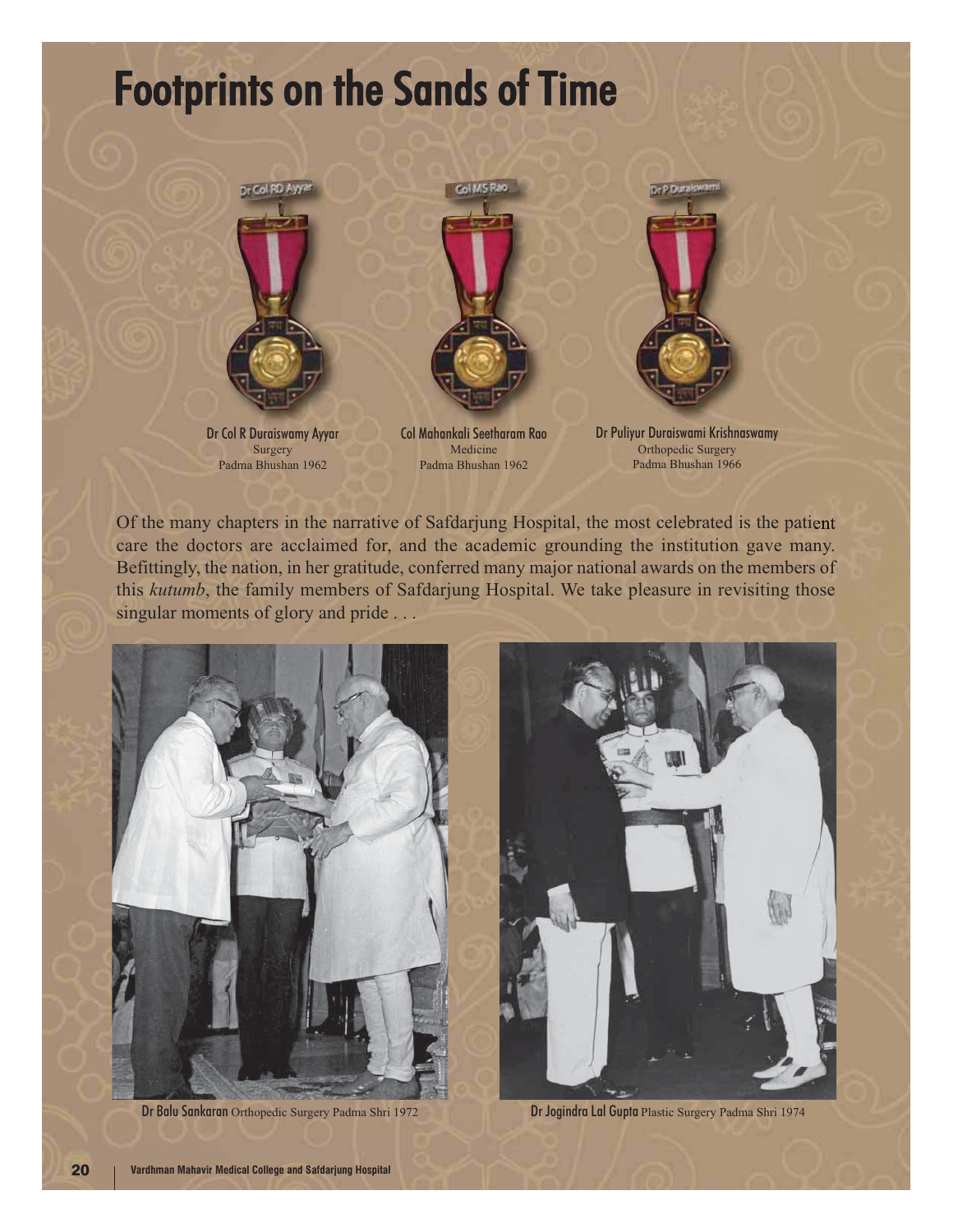## G UJT

Prof AK Rai

Dr Jagdish Prasad Cardiothoracic and Vascular Surgery Padma Shri 1991





Dr Yatish Agarwal Atmaram Award 1999 Ministry of Human Resource Development Government of India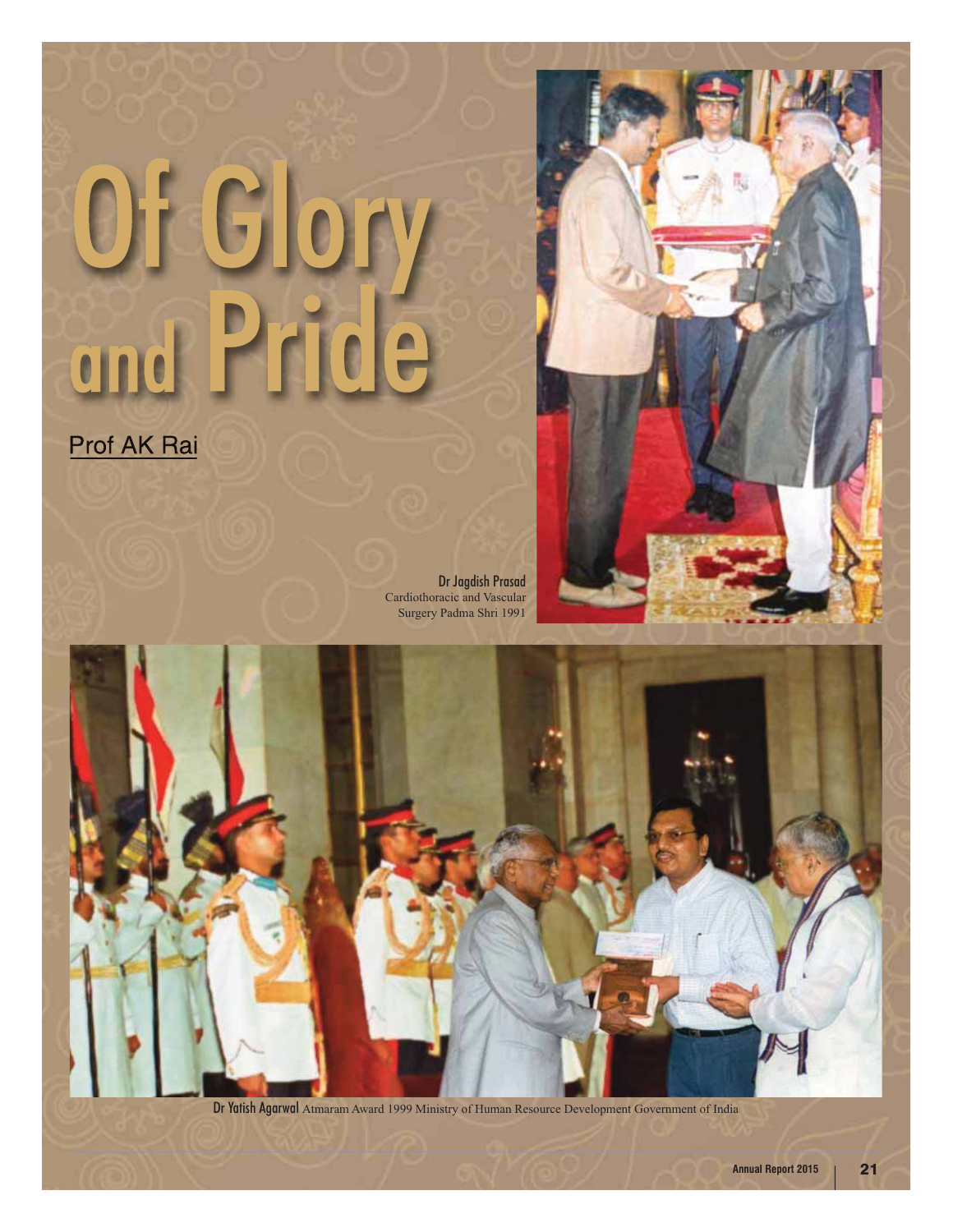

Dr GK Vishwakarama Orthopedic Surgery Padma Shri 1985 *Other national awards* BC Roy Award



Dr Shridhar Sharma BC Roy Award 1981





Dr Yatish Agarwal Shiksha Award 2002 Prime Minister's House *Other national awards* Vigyan Bhushan 2014 Indira Gandhi Award 2006

Rajiv Gandhi Award 2005 Indian Council of Medical Research Award 2004 National Science Award 2000 Dr Meghnad Saha Award 1991